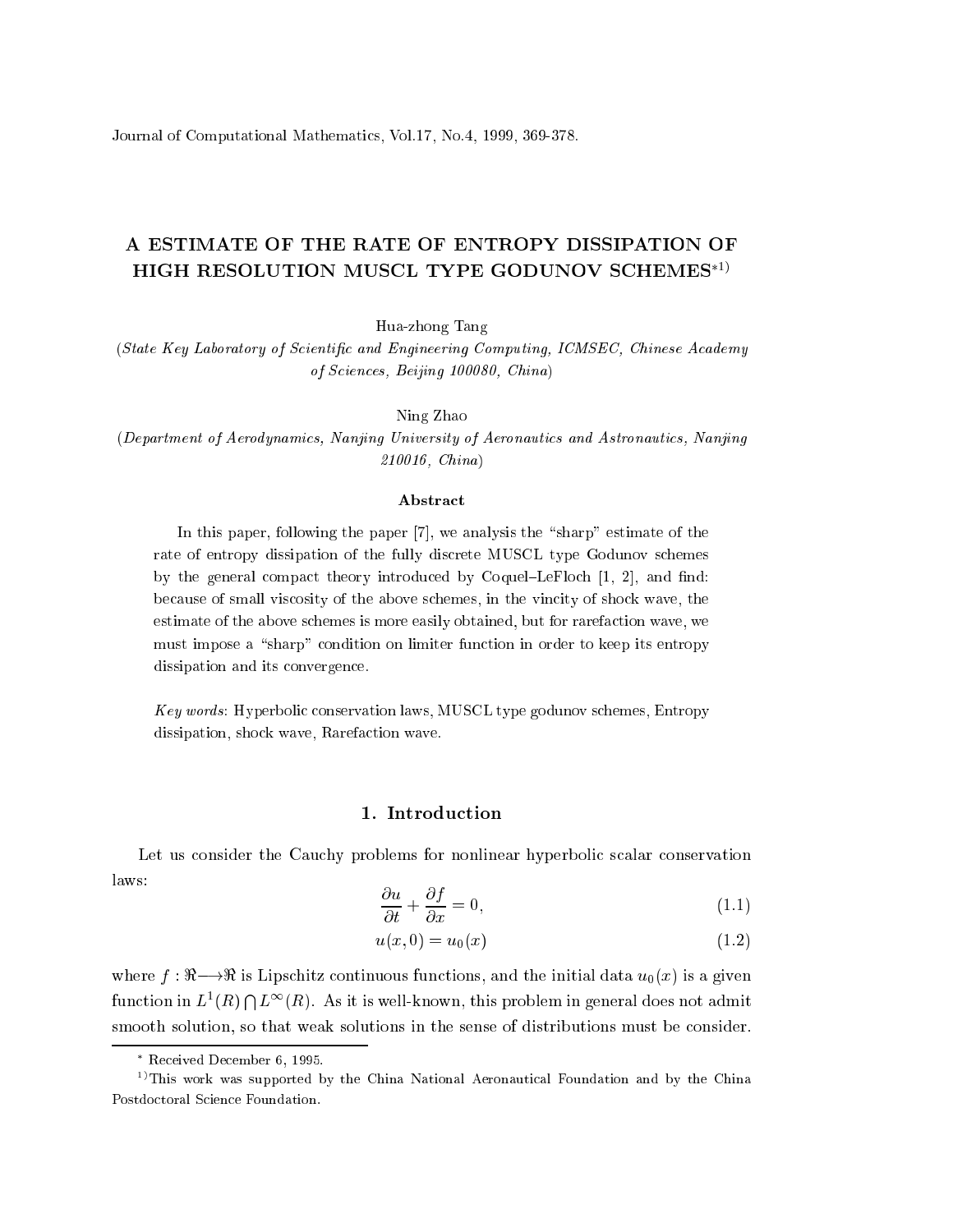Moreover, an entropy ondition must be added in order to ensure the uniqueness of the weak solutions of equation  $(1.1)$  and  $(1.2)$ . The convergence of high resolution schemes has been investigated by many authers, such as Osher and Tadmor [3], Vila [5], and Coquel and LeFloch  $[1, 2]$ . However, some quantities depending on space mesh size are always introduced in their paper. In general, the difference schemes only depends on the ratio of the mesh size but the mesh size. So, the introduction of these quantities may be improper.

In this paper, we discuss a class of the fully discrete MUSCL type Godunov schemes based on the general theory introduced by Coquel-LeFloch  $[1, 2]$ . In section 2, we re
all the Godunov s
hemes for s
alar onservation laws and give its MUSCL type high resolution Godunov s
hemes. Se
tion 3 deals with the rate of entropy dissipation of the schemes. We give a cubic estimate of the "sharp" entropy inequalities of the MUSCL type Godunov s
hemes in the ase of sho
k wave. Moreover, we anaylsis the ase of rarefaction wave, and find that a "sharp" condition must be imposed on the limiter functions in the case of rarefaction wave, in order to ensure entropy inequalities and onvergen
e of the above s
hemes. The above limitations make these s
hemes fail to preserve the second order accuracy.

#### 2. The Fully Dis
rete MUSCL Type Godunov S
hemes

Let us consider finite difference schemes in conservative form for conservation laws (1) and (2)

 $\mathbf{\hat{i}}$ 

$$
u_j^{n+1} = u_j^n - \lambda (h_{j + \frac{1}{2}} - h_{j - \frac{1}{2}}), \tag{2.1}
$$

where  $\lambda = \Delta t / \Delta x$  is the mesh ratio, and  $\Delta t$  and  $\Delta x$  are the variable meshsize in time and space directions, respectively.  $h_{j+\frac{1}{2}}$  denotes the numerical flux

$$
h_{j+\frac{1}{2}} = h(u_{j-s+1}, ..., u_{j+s}), h(u, ..., u) = f(u).
$$
\n(2.2)

As well known, the weak solution of equation (1.1) and (1.2) is not unique. So let the function  $U(u)$  be any convex function,so-called the entropy function, and associated with entropy function  $F(u)$  satisfies  $F'(u) = U'(u)f'(u)$ . (U,F) is called an entropy pair. If the weak solution of equation  $(1.1)$  and  $(1.2)$  satisfies the following inequality:

$$
\frac{\partial U(u)}{\partial t} + \frac{\partial F(u)}{\partial x} \le 0,\t(2.3)
$$

in the sense of distribution to every entropy pair  $(U,F)$ , the weak solution is the unque physical solution of equation  $(1.1)$  and  $(1.2)$ . The inequality  $(2.3)$  is called the entropy inequality (or the entropy condition). Corresponding to the conservative scheme  $(2.1)$ , the discrete entropy inequality is defined as

$$
U(u_j^{n+1}) - U(u_j^n) + \lambda (H_{j + \frac{1}{2}} - H_{j - \frac{1}{2}}) \le 0,
$$
\n(2.4)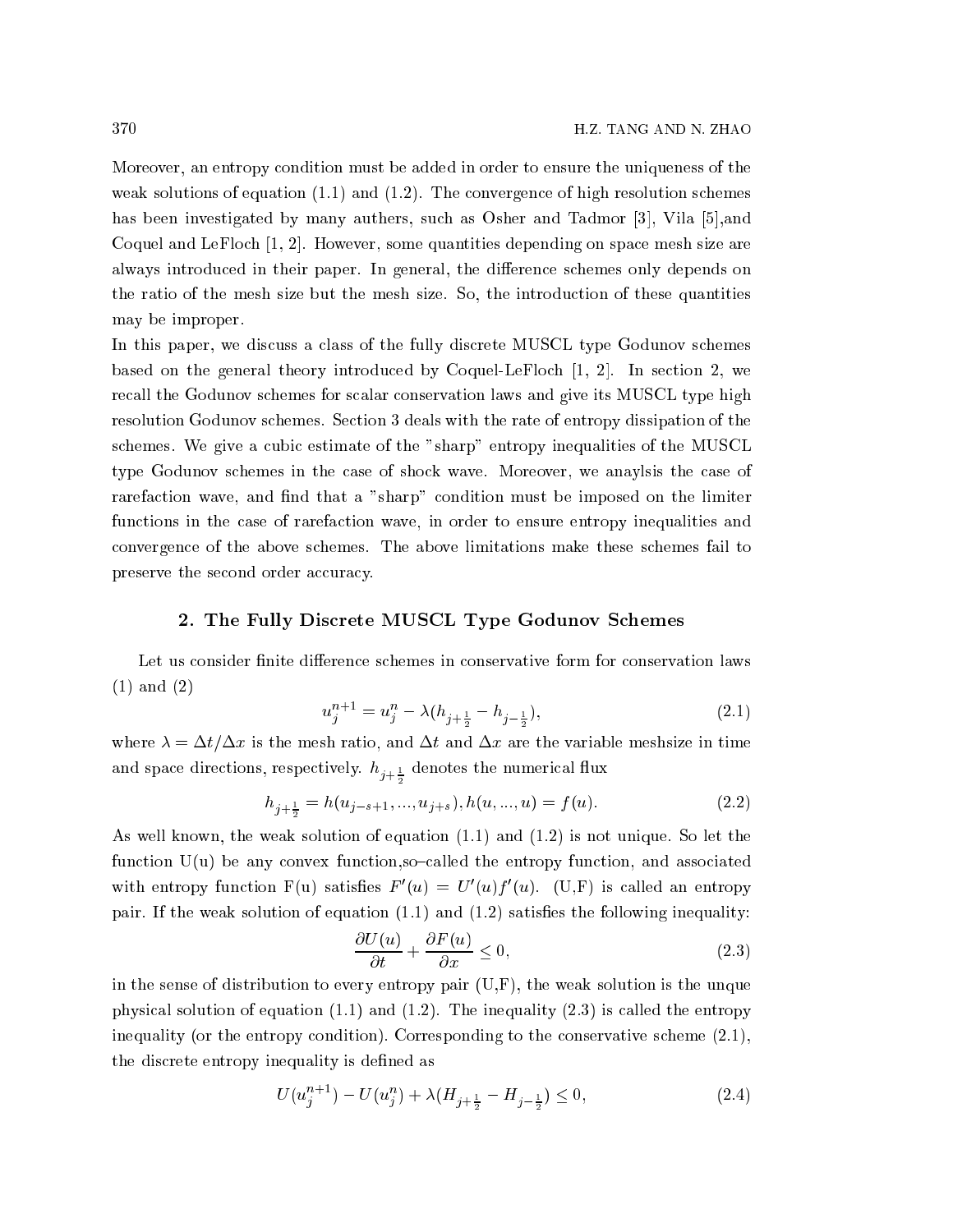where the discrete entropy flux

$$
H_{j+\frac{1}{2}} = H(u_{j-s+1}, ..., u_{j+s}), H(u, ..., u) = F(u).
$$
\n(2.5)

In this paper, the given flux f is assumed to be of  $C<sup>2</sup>$  class and uniformly convex. Our estimates will depend explicitly on the convexity modulus given by

$$
\delta = \inf_{u} f''(u) \tag{2.6}
$$

the infimum being taken on all u under consideration. For the sake of simplicity in the presentation (it is not a respe
tion for our purpose and the extension to a general entropy in immediate), we shall use in all this section and the next section the entropy  $(U, F)$  defined by

$$
U(u) = \frac{u^2}{2}, \quad F(u) = \int_{0}^{u} vf'(v) dv, \ \forall u \in \Re
$$
 (2.7)

For any  $u_L$  and  $u_R$  in  $\Re$  , let  $\frac{x}{t} \longrightarrow w(\frac{x}{t})$  $\overline{t}_t; u_L, u_R$ ) denotes the unique entropy weak solution to the Riemann problem

$$
u_t + f_x(u) = 0, t > 0, x \in \Re.
$$
 (2.8)

$$
u(0,x) = \begin{cases} u_L, & if \quad x < 0, \\ u_R, & if \quad x > 0. \end{cases}
$$
 (2.9)

Since the function f is strictly convex,  $w(*; u_L, u_R)$  is composed of either a shock wave  $(u_L > u_R)$  or a rarefaction wave  $(u_L \le u_R)$ .

Now,let us dis
uss the Godunov s
heme

$$
u_j^{n+1} = u_j^n - \lambda (h_{j+\frac{1}{2}}^G - h_{j-\frac{1}{2}}^G), \tag{2.10}
$$

where

$$
h^G(b, a) = f(w(0^+; b, a))
$$
\n(2.11)

The above scheme admits a following decomposition (Tadmor [4])

$$
u_j^{n+1} = \frac{(u_{j-\frac{1}{2}}^R + u_{j+\frac{1}{2}}^L)}{2},\tag{2.12}
$$

where

$$
u_{j-\frac{1}{2}}^R = \frac{2}{\Delta x} \int_0^{\frac{\Delta x}{2}} w(\frac{x}{\Delta t}; u_{j-1}^n, u_j^n) dx, \quad u_{j+\frac{1}{2}}^L = \frac{2}{\Delta x} \int_{-\frac{\Delta x}{2}}^0 w(\frac{x}{\Delta t}; u_{j-1}^n, u_j^n) dx, \quad (2.13)
$$

Under the CFL stability restriction on  $\lambda$ ,

$$
\lambda \max_{u} |f'(u)| \le \frac{1}{2} \tag{2.14}
$$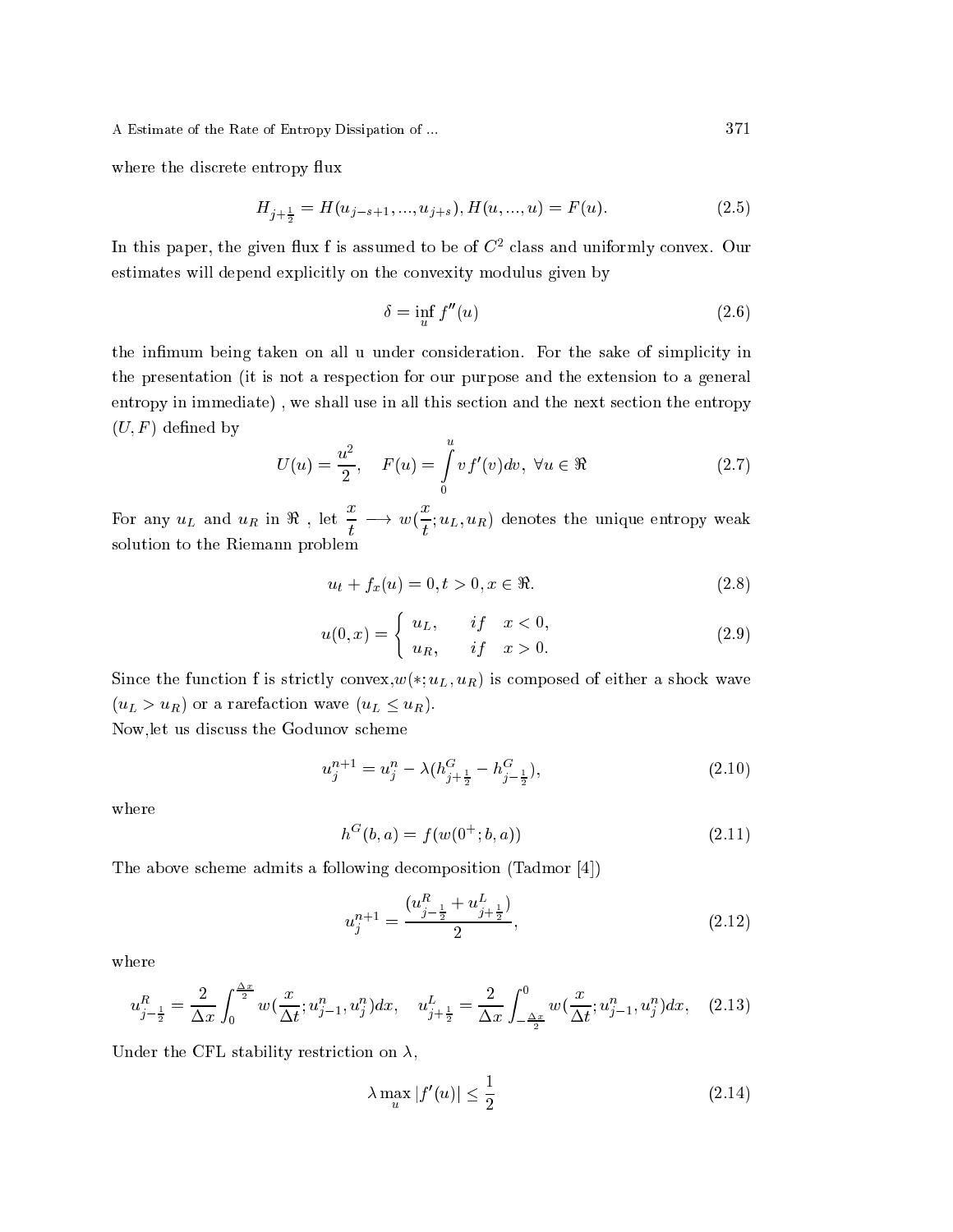Coquel and LeFloch [2] have given a quadratic estimate of the estimate of the entropy dissipation in the Godunov s
heme.

Now,we will anaysis the sharp entropy inequality of the following MUSCL type onversions of the Godunov s
heme

$$
u_j^{n+1} = u_j^n - \lambda(f(w(0^+; \tilde{u}_{j+\frac{1}{2}}, \hat{u}_{j+\frac{1}{2}}) - f(w(0^-; \tilde{u}_{j-\frac{1}{2}}, \hat{u}_{j-\frac{1}{2}}))
$$
(2.15)

where

$$
\hat{u}_{j+\frac{1}{2}} = u_{j+1}^n - \frac{\phi(r_{j+1})}{2} (u_{j+2}^n - u_{j+1}^n),
$$
  
\n
$$
\tilde{u}_{j+\frac{1}{2}} = u_j^n + \frac{\phi(r_j)}{2} (u_{j+1}^n - u_j^n),
$$
  
\n
$$
r_j = \frac{u_j^n - u_{j-1}^n}{u_{j+1}^n - u_j^n}.
$$
\n(2.16)

and  $\phi(r)$  is the Limiter function (see [5] for details). **Lemma 2.1.** If the limiter function  $\phi(r)$  satisfies

$$
0 \le \left\{ \frac{\phi(r)}{r}, \phi(r) \right\} \le 2,\tag{2.17}
$$

then

$$
\begin{cases} u_{j+1} \leq \hat{u}_{j+\frac{1}{2}} \leq \tilde{u}_{j+\frac{1}{2}} \leq u_j, & \text{if } u_{j+1} \leq u_j, \\ u_j \leq \tilde{u}_{j+\frac{1}{2}} \leq \hat{u}_{j+\frac{1}{2}} \leq u_{j+1}, & \text{if } u_{j+1} \geq u_j. \end{cases}
$$
\n(2.18)

If define

$$
\bar{u}_{j-\frac{1}{2}}^{R} = \frac{2}{\Delta x} \int_{0}^{\frac{\Delta x}{2}} w(\frac{x}{\Delta t}; \tilde{u}_{j-\frac{1}{2}}, \hat{u}_{j-\frac{1}{2}}) dx, \bar{u}_{j+\frac{1}{2}}^{L} = \frac{2}{\Delta x} \int_{-\frac{\Delta x}{2}}^{0} w(\frac{x}{\Delta t}; \tilde{u}_{j+\frac{1}{2}}, \hat{u}_{j+\frac{1}{2}}) dx, \quad (2.19)
$$

then we have

Lemma 2.2. Under the CFL condition  $(2.14)$ , for each n in N and each i in Z, we have

 $-\frac{2}{2}$ 

$$
U(\bar{u}_{j-\frac{1}{2}}^R) - U(\hat{u}_{j-\frac{1}{2}}) + 2\lambda (F(\hat{u}_{j-\frac{1}{2}}) - F_{j-\frac{1}{2}}^G) \tag{2.20}
$$

$$
= 2\lambda J_{j-\frac{1}{2}}^R - \frac{1}{\Delta x} \int_0^{\frac{\Delta x}{2}} (w(\frac{x}{\Delta t}; \tilde{u}_{j-\frac{1}{2}}, \hat{u}_{j-\frac{1}{2}}) - \bar{u}_{j-\frac{1}{2}}^R)^2 dx \equiv A,
$$
  

$$
U(\bar{u}_{j+\frac{1}{2}}^L) - U(\tilde{u}_{j+\frac{1}{2}}) - 2\lambda (F(\tilde{u}_{j+\frac{1}{2}}) - F_{j+\frac{1}{2}}^G)
$$
  

$$
= 2\lambda J_{j-\frac{1}{2}}^R - \frac{1}{\Delta x} \int_0^0 (w(\frac{x}{\Delta t}; \tilde{u}_{j+\frac{1}{2}}, \hat{u}_{j+\frac{1}{2}}) - \bar{u}_{j-\frac{1}{2}}^R)^2 dx \equiv B,
$$
 (2.21)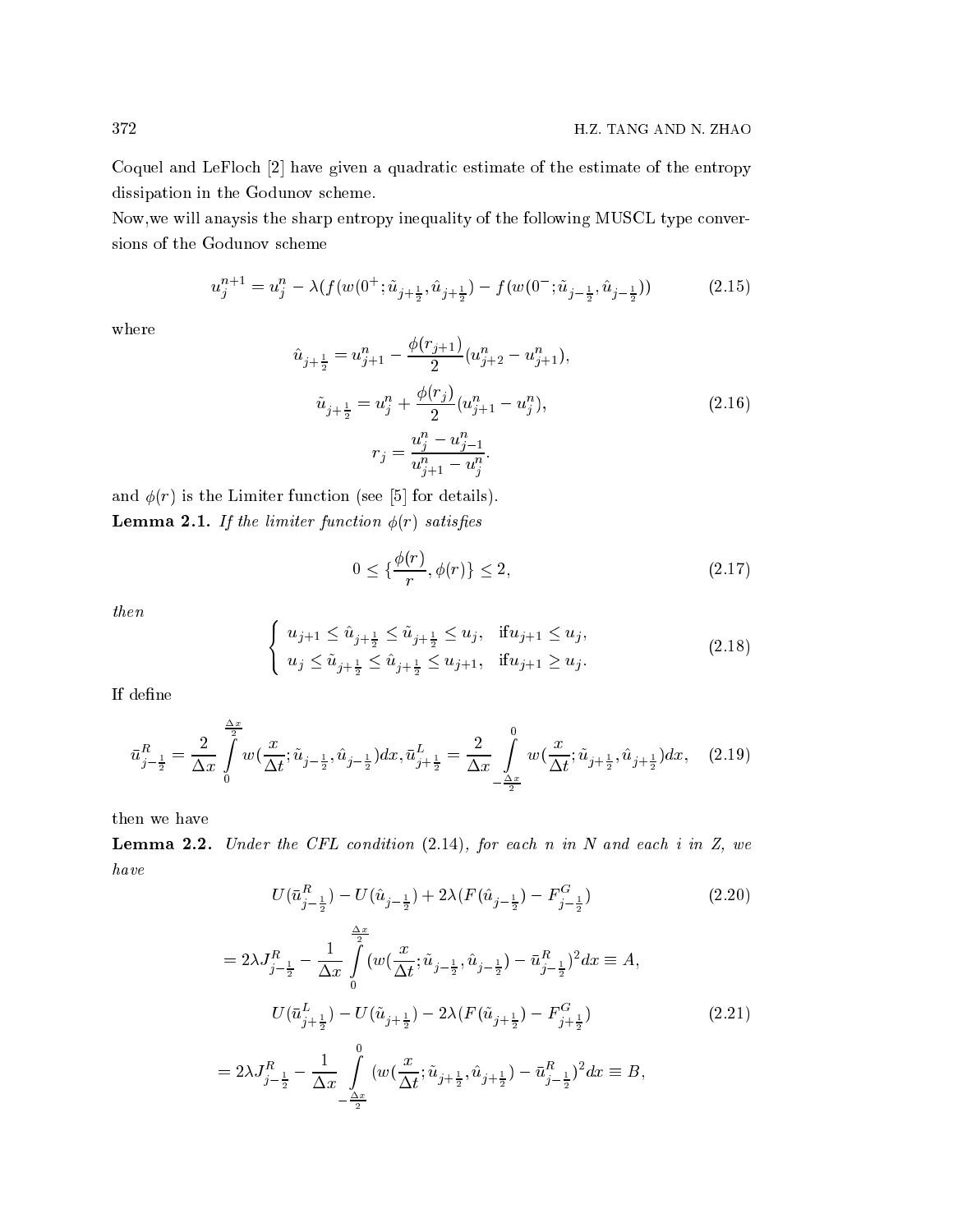where the terms  $J^\mu_{j+\frac{1}{2}}$ and  $J_{j+\frac{1}{2}}^{\mu}$ equal zero except when the Riemann solution  $w(*;u_{j+\frac{1}{2}},$  $u_{j+\frac{1}{2}}$ ) contains a shock wave with speed  $\sigma_{j+\frac{1}{2}}$  and, in this latter case,they are given by

$$
J_{j+\frac{1}{2}}^R=\left\{\begin{array}{ll}F(\tilde u_{j+\frac{1}{2}})-F(\hat u_{j+\frac{1}{2}})-\sigma_{j+\frac{1}{2}}(U(\tilde u_{j+\frac{1}{2}})-U(\hat u_{j+\frac{1}{2}})),&\text{if}~\sigma_{j+\frac{1}{2}}>0,\\ 0,&\text{otherwise}\end{array}\right.\eqno(2.22)
$$

$$
J_{j+\frac{1}{2}}^{L} = \begin{cases} F(\tilde{u}_{j+\frac{1}{2}}) - F(\hat{u}_{j+\frac{1}{2}}) - \sigma_{j+\frac{1}{2}}(U(\tilde{u}_{j+\frac{1}{2}}) - U(\hat{u}_{j+\frac{1}{2}})), & \text{if } \sigma_{j+\frac{1}{2}} \le 0, \\ 0, & otherwise \end{cases}
$$
(2.23)

As first order Godunov schemes  $(2.10)$ , we can write equation  $(2.15)$  in the following form:

$$
u_j^{n+1} = \frac{(\bar{u}_{j-\frac{1}{2}}^R + \bar{u}_{j+\frac{1}{2}}^L)}{2},\tag{2.24}
$$

where

$$
\bar{u}_{j-\frac{1}{2}}^{R} = \bar{u}_{j-\frac{1}{2}}^{R} + u_{j} + \hat{u}_{j-\frac{1}{2}} + 2\lambda (f(\hat{u}_{j-\frac{1}{2}}) - f(u_{j})), = \hat{u}_{j-\frac{1}{2}}^{R} + (1 - 2\lambda\hat{\sigma}_{j})(u_{j} - \hat{u}_{j-\frac{1}{2}}), (2.25)
$$
\n
$$
\bar{u}_{j+\frac{1}{2}}^{L} = \bar{u}_{j+\frac{1}{2}}^{L} + u_{j} + \tilde{u}_{j+\frac{1}{2}} + 2\lambda (f(u_{j}) - f(\hat{u}_{j-\frac{1}{2}})) = \tilde{u}_{j+\frac{1}{2}}^{L} + (1 + 2\lambda\tilde{\sigma}_{j})(u_{j} - \tilde{u}_{j+\frac{1}{2}}) (2.26)
$$
\n
$$
\hat{\sigma}_{j} = \frac{(f(\hat{u}_{j-\frac{1}{2}}) - f(u_{j}))}{\hat{u}_{j-\frac{1}{2}} - u_{j})},
$$
\n
$$
\tilde{\sigma}_{j} = \frac{(f(\tilde{u}_{j-\frac{1}{2}}) - f(u_{j}))}{\tilde{u}_{j-\frac{1}{2}} - u_{j})},
$$

Next,we will anaysis the entropy dissipation of MUSCL type Godunov s
hemes (2.15) from the above de
omposition forms, based on the general theory introdu
ed by Coquel and LeFloch [2].

# 3. The Estimate of Entropy Dissipation of <sup>a</sup> Sho
k Wave in MUSCL Type Godunov S
hemes

In this section, we will only consider the following case:  $u_{j+1}^u - u_j^u$  and  $u_j^u - u_{j-1}^u$ have the same sign. Because, otherwise, from the equation $(2.16)$ ,  $(2.17)$ ,  $(2.25)$ , and  $(2.26)$ , we can find that

$$
\bar{u}_{j-\frac{1}{2}}^{R} = \bar{u}_{j-\frac{1}{2}}^{R};
$$
\n
$$
\bar{u}_{j+\frac{1}{2}}^{L} = \bar{u}_{j+\frac{1}{2}}^{L}.
$$
\n(3.1)

So, in this case, we have the same results as  $[2]$  in the case of shock (or rarefaction) wave.First, let us discuss the case of shock wave  $(u_{j+1} < u_j)$ . By Lemma 2.1, we have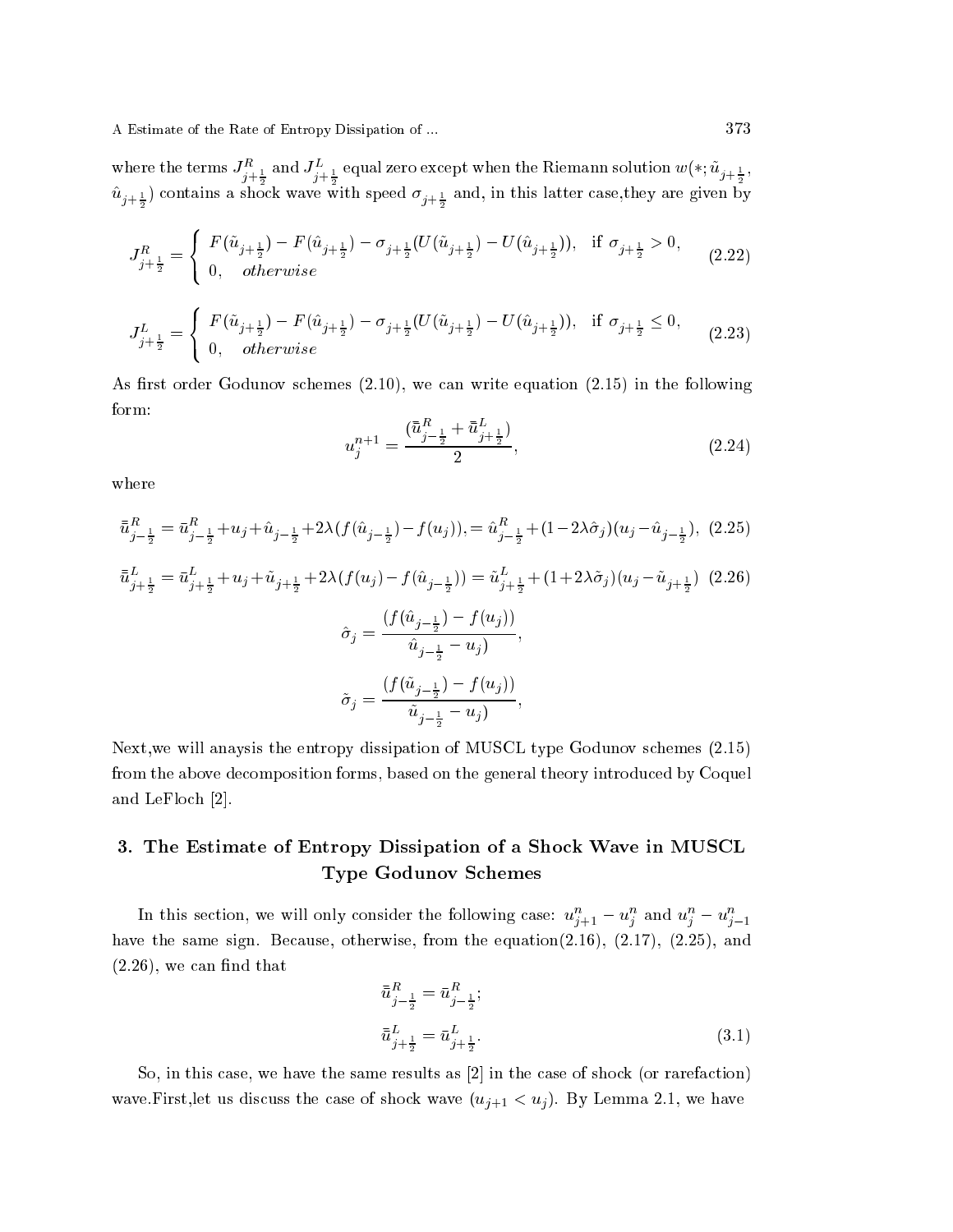Lemma 3.1. Under the CFL condition  $(2.14)$ ,

$$
U(\bar{u}_{j-\frac{1}{2}}^{R}) - U(u_{j}) + 2\lambda(F(u_{j}) - F(\hat{u}_{j-\frac{1}{2}}^{G})
$$
\n(3.2)

$$
= A + 2\lambda \hat{J}^R + U(\bar{\bar{u}}_{j-\frac{1}{2}}^R) - U(\bar{u}_{j-\frac{1}{2}}^R) - (1 - 2\lambda \hat{\sigma}_j)(U(u_j^n) - U(\hat{u}_{j-\frac{1}{2}})),
$$
  

$$
U(\bar{\bar{u}}_{j-\frac{1}{2}}^L) - U(u_j) - 2\lambda (F(u_j) - F(\tilde{u}_{j+\frac{1}{2}}^G) \tag{3.3}
$$

$$
= B + 2\lambda \tilde{J}^L + U(\bar{u}_{j+\frac{1}{2}}^L) - U(\bar{u}_{j+\frac{1}{2}}^L) - (1 + 2\lambda \tilde{\sigma}_j)(U(u_j^n) - U(\tilde{u}_{j+\frac{1}{2}})).
$$

where

$$
\hat{J}^R = F(u_j) - F(\hat{u}_{j-\frac{1}{2}}) - \hat{\sigma}_j(U(u_j) - U(\hat{u}_{j-\frac{1}{2}})),\tag{3.4}
$$

$$
\tilde{J}^{L} = F(\tilde{u}_{j + \frac{1}{2}}) - F(u_{j}) - \tilde{\sigma}_{j}(U(\tilde{u}_{j + \frac{1}{2}}) - U(u_{j})),
$$
\n(3.5)

If let  $\sigma_{j-\frac{1}{2},+} = \max(0., \sigma_{j-\frac{1}{2}}), \sigma_{j+\frac{1}{2},-} = \min(0., \sigma_{j+\frac{1}{2}}),$ then

$$
RHS(3.2) = A + 2\lambda \hat{J}^R - \lambda \sigma_{j-\frac{1}{2},+} (1 - 2\lambda \hat{\sigma}_j)
$$
\n(3.6)

$$
\frac{\phi(r_j)}{r_j} (1 - \frac{\phi(r_{j-1})}{2} - \frac{\phi(r_j)}{2r_j})(u_j^n - u_{j-1}^n)^2 - \frac{\lambda \hat{\sigma}_j (1 - 2\lambda \hat{\sigma}_j)}{4} (\frac{\phi(r_j)}{r_j})^2 (u_j^n - u_{j-1}^n)^2,
$$
  
\n
$$
RHS(3.3) = B + 2\lambda \tilde{J}^L + \lambda \sigma_{j + \frac{1}{2},-} (1 + 2\lambda \tilde{\sigma}_j)
$$
\n(3.7)

$$
\phi(r_j)(1-\frac{\phi(r_j)}{2}-\frac{\phi(r_{j+1})}{2r_{j+1}})(u_{j+1}^n-u_j^n)^2+\frac{\lambda \tilde{\sigma}_j(1+2\lambda \tilde{\sigma}_j)}{4}(\phi(r_j)^2(u_{j+1}^n-u_j^n)^2.
$$

Denote the fourth term of equation  $(3.6)$ , or $(3.7)$  as  $(I)$ ,  $(II)$ , respectively. Since (see  $[2]),$  $\lambda_{\mathcal{P}}$ 

$$
\frac{1}{\Delta x} \int_{0}^{\frac{\Delta x}{2}} (w(\frac{x}{\Delta t}; \tilde{u}_{j-\frac{1}{2}}, \hat{u}_{j-\frac{1}{2}}) - \bar{u}_{j-\frac{1}{2}}^R)^2 dx
$$
\n
$$
= \lambda \sigma_{j-\frac{1}{2},+} (1 - 2\lambda \sigma_{j-\frac{1}{2},+}) (\tilde{u}_{j-\frac{1}{2}} - \hat{u}_{j-\frac{1}{2}})^2,
$$
\n
$$
\frac{1}{\Delta x} \int_{-\frac{\Delta x}{2}}^0 (w(\frac{x}{\Delta t}; \tilde{u}_{j+\frac{1}{2}}, \hat{u}_{j+\frac{1}{2}}) - \bar{u}_{j-\frac{1}{2}}^L)^2 dx
$$
\n
$$
= -\lambda \sigma_{j+\frac{1}{2},-} (1 + 2\lambda \sigma_{j-\frac{1}{2},-}) (\tilde{u}_{j+\frac{1}{2}} - \hat{u}_{j+\frac{1}{2}})^2,
$$
\n(3.9)

Now, we have the following conclusion:

(1) If  $\hat{\sigma} \ge 0 \ge \tilde{\sigma}$ ,then

$$
RHS(3.2) \leq 2\lambda (J_{j-\frac{1}{2}}^R + \hat{J}^R),
$$
  

$$
RHS(3.3) \leq 2\lambda (J_{j-\frac{1}{2}}^L + \hat{J}^L),
$$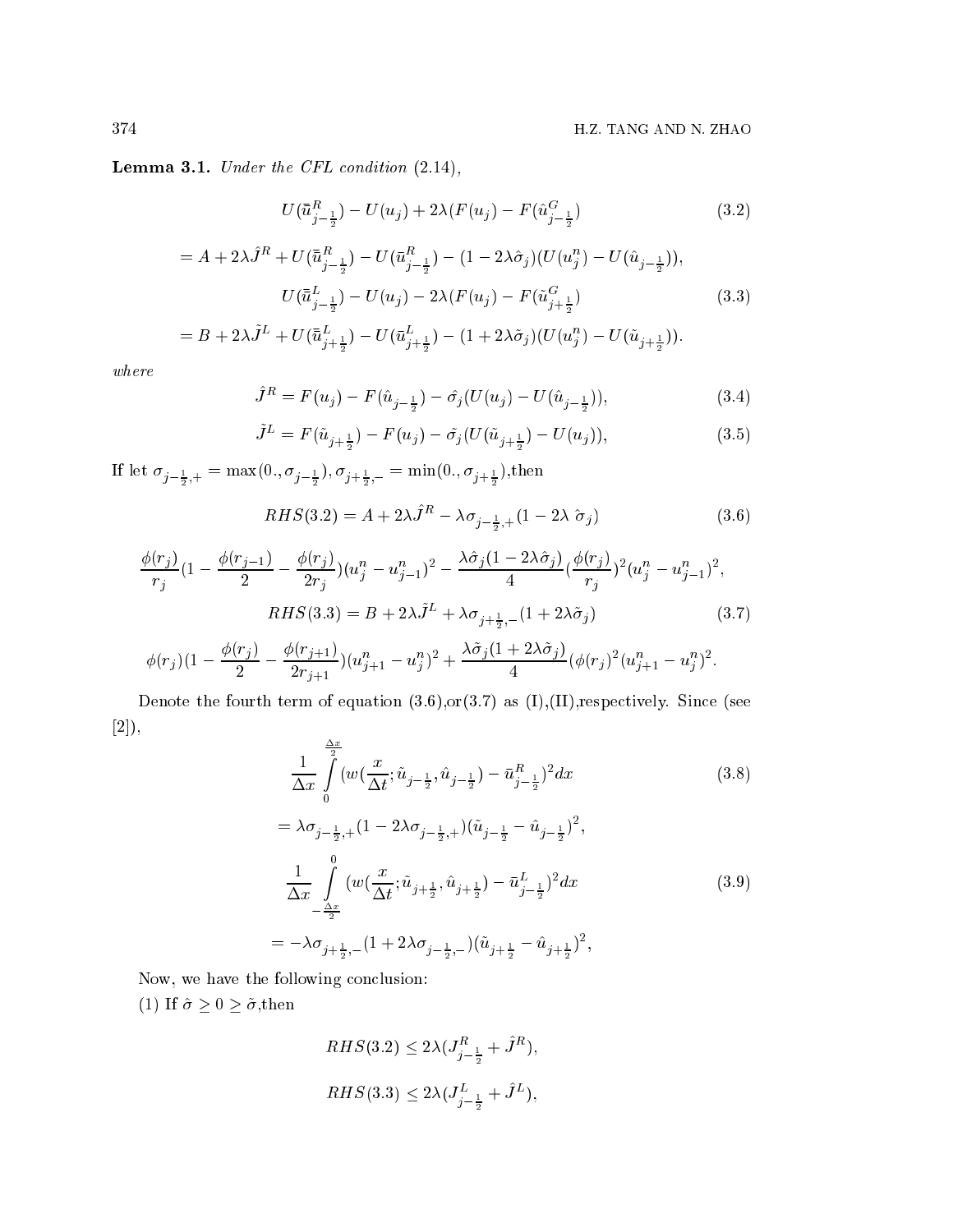under the CFL condition  $(2.14)$ .

(2) If  $0 \geq \hat{\sigma} \geq \tilde{\sigma}$ ,then

$$
RHS(3.2) \le 2\lambda (J_{j-\frac{1}{2}}^R + \hat{J}^R) + (I),
$$
  

$$
RHS(3.3) \le 2\lambda (J_{j-\frac{1}{2}}^L + \hat{J}^L) - (I),
$$

under the CFL ondition

$$
\lambda \sigma_{j+\frac{1}{2},+} \le \frac{(1 - \frac{\phi(r_{j+1})}{2r_{j+1}})^2 - (\frac{\phi(r_j)}{2})^2}{2((1 - \frac{\phi(r_{j+1})}{2r_{j+1}})^2 + (\frac{\phi(r_j)}{2})^2)}.
$$
\n(3.10)

(3) If  $0 \leq \hat{\sigma} \leq \tilde{\sigma}$ , then

$$
RHS(3.2) \le 2\lambda (J_{j-\frac{1}{2}}^R + \hat{J}^R) - (II)
$$
  

$$
RHS(3.3) \le 2\lambda (J_{j-\frac{1}{2}}^L + \hat{J}^L) + (II)
$$

under the CFL ondition

$$
\lambda \sigma_{j-\frac{1}{2},+} \le \frac{(1 - \frac{\phi(r_{j-1})}{2})^2 - (\frac{\phi(r_j)}{2r_j})^2}{2((1 - \frac{\phi(r_{j-1})}{2})^2 + (\frac{\phi(r_j)}{2r_j})^2)}.
$$
\n(3.11)

Therefore,

Lemma 3.2. Conder the schemes (2.15) under the CFL condition

$$
\lambda \sup u \mid f'(u) \mid \leq \frac{\theta}{2}, 0 \leq \theta \leq 1,\tag{3.12}
$$

Suppose that the Kiemann solution  $w(*; u_{j-\frac{1}{2}}, u_{j-\frac{1}{2}})$  consists of a shock wave with speed  $\sigma_{j-\frac{1}{2}}$  ,and that the Limiter  $\phi(r)$  satisfies

$$
0 \le \{\phi(r), \frac{\phi(r)}{r}\} \le (1 - \theta),\tag{3.13}
$$

Then we have

$$
U(u_j^{n+1}) - U(u_j^n) + \lambda (F_{j + \frac{1}{2}}^G - F_{j - \frac{1}{2}}^G) \le -\lambda \delta (1 - \theta) (|u_j^n - u_{j - 1}^n|^3 + |u_j^n - u_{j - 1}^n|^3) \tag{3.14}
$$

Next, we consider the case of rarefaction wave. Denote

$$
\sigma_{j-\frac{1}{2}}^L = f'(\tilde{u}_{j-\frac{1}{2}}), \sigma_{j-\frac{1}{2}}^r = f'(\hat{u}_{j-\frac{1}{2}}), \tag{3.15}
$$

$$
\sigma_{j-\frac{1}{2}} = \frac{f(\hat{u}_{j-\frac{1}{2}}) - f(\tilde{u}_{j-\frac{1}{2}})}{\hat{u}_{j-\frac{1}{2}} - \tilde{u}_{j-\frac{1}{2}}}
$$
(3.16)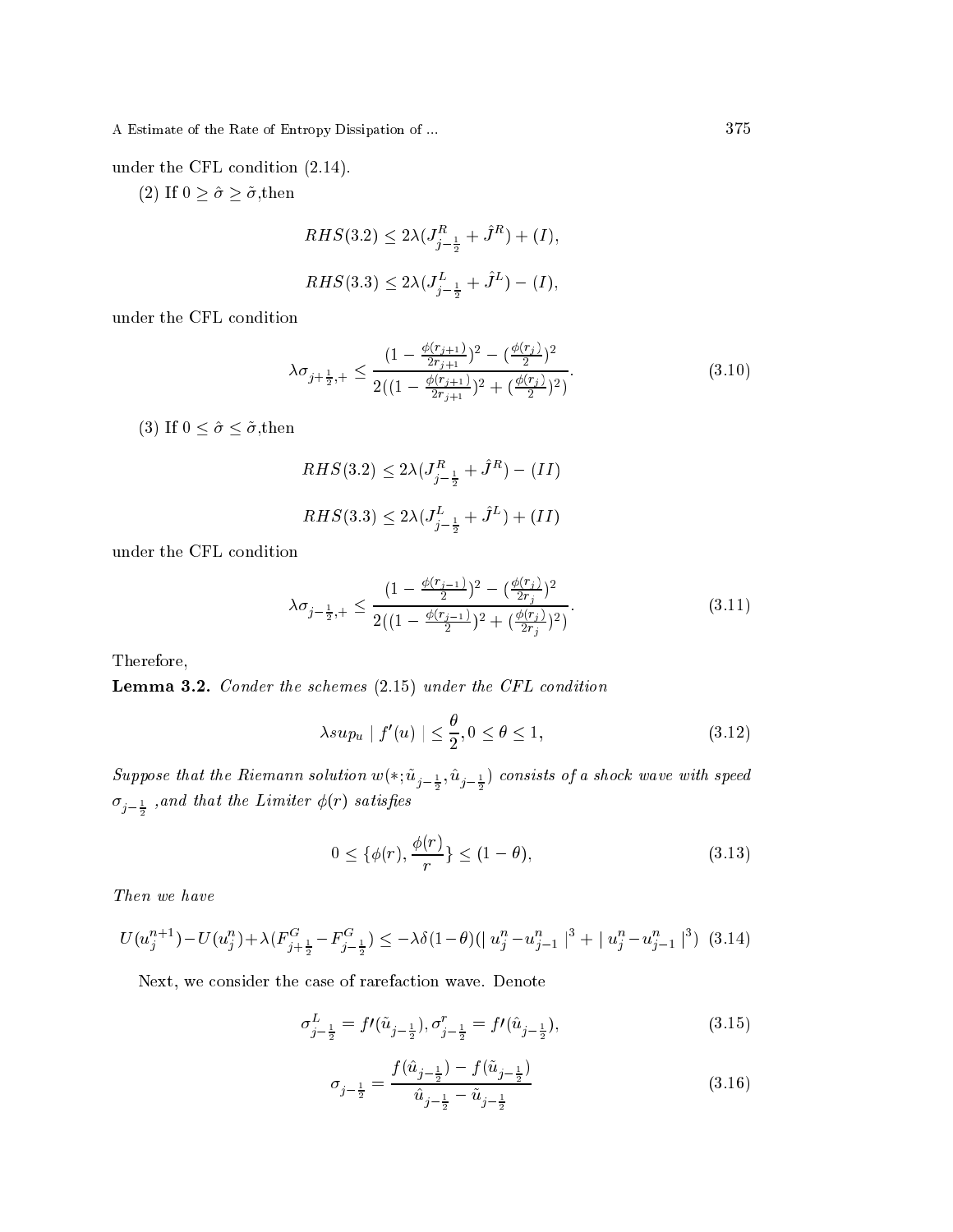in this case,  $J_{j-\frac{1}{2}}^{\mu} = 0, J_{j+\frac{1}{2}}^{\mu} = 0$  and

$$
\frac{1}{\Delta x} \int_{0}^{\frac{\Delta x}{2}} (w(\frac{x}{\Delta t}; \tilde{u}_{j-\frac{1}{2}}, \hat{u}_{j-\frac{1}{2}}) - \bar{u}_{j-\frac{1}{2}}^R)^2 dx \leq \tag{3.17}
$$

$$
-\lambda S_{j-\frac{1}{2}}^R \left\{ \frac{\delta}{12} \left( (1 - S_{j-\frac{1}{2}}^L) \mid \hat{u}_{j-\frac{1}{2}} - u_* \mid ^3 + S_{j-\frac{1}{2}}^L \mid \hat{u}_{j-\frac{1}{2}} - \tilde{u}_{j-\frac{1}{2}} \mid ^3 \right) \right\}
$$

$$
-\lambda S_{j-\frac{1}{2}}^R \left\{ S_{j-\frac{1}{2}}^L \sigma_{j-\frac{1}{2}}^L (1 - 2\lambda \sigma_{j-\frac{1}{2}}^L)^2 + 2\lambda (1 - 2\lambda \sigma_{j-\frac{1}{2}}^L) \sigma_{j-\frac{1}{2}}^2 \mid \hat{u}_{j-\frac{1}{2}} - \tilde{u}_{j-\frac{1}{2}} \mid ^2
$$

$$
+ 2\lambda (1 - 2\lambda \sigma_{j-\frac{1}{2}}^R) \sigma_{j-\frac{1}{2}}^2 \mid \hat{u}_{j-\frac{1}{2}} - \tilde{u}_{j-\frac{1}{2}} \mid ^2
$$

$$
\frac{1}{\Delta x} \int_{-\frac{\Delta x}{2}}^0 (w(\frac{x}{\Delta t}; \tilde{u}_{j+\frac{1}{2}}, \hat{u}_{j+\frac{1}{2}}) - \bar{u}_{j-\frac{1}{2}}^L)^2 dx \le -\lambda (1 - S_{j+\frac{1}{2}}^L) (\frac{\delta}{12} \{ S_{j+\frac{1}{2}}^R \mid \tilde{u}_{j+\frac{1}{2}} - u_* \mid ^3 \quad (3.18)
$$

$$
+ (1 - S_{j + \frac{1}{2}}^R) | \hat{u}_{j + \frac{1}{2}} - \tilde{u}_{j + \frac{1}{2}} |^3 )\}
$$
  

$$
- \lambda (1 - S_{j + \frac{1}{2}}^L) \{ (1 + 2\lambda \sigma_{j + \frac{1}{2}}^L) 2\lambda \sigma_{j + \frac{1}{2}}^2 - (1 - S_{j + \frac{1}{2}}^R) (1 + 2\lambda \sigma_{j + \frac{1}{2}})^2 \sigma_{j + \frac{1}{2}}^R \} (\hat{u}_{j + \frac{1}{2}} - \tilde{u}_{j + \frac{1}{2}})^2
$$

where  $S^{R}$ ,  $S^{L}$  defined by

$$
S^{\alpha} = \begin{cases} 1, & \text{if } \sigma^{\alpha} > 0, \\ 0, & \text{if } otherwise, \alpha = L \text{ or } R \end{cases}
$$
 (3.19)

and,  $u_*$  is the sonic point(i.e.  $f'(u_*) = 0$ ).

As the above case, we can find :

(1)  $\sigma_{j=\frac{1}{2}}^{\nu}>0,$  then in order to hold the following "entropy" inequalities

$$
RHS(3.3) \leq (II) + 2\lambda J^{L},
$$
  

$$
RHS(3.2) \leq -(II) - 2\lambda \tilde{J}^{L},
$$

we must have the "sharp" condition:

$$
\left(\frac{\phi(r_j)}{2r_j}\right)^2 \le \frac{\lambda \sigma_{j-\frac{1}{2}}^L (1 - 2\lambda \tilde{\sigma})}{\lambda \tilde{\sigma} (1 + 2\lambda \tilde{\sigma})} \{ (1 - \frac{\phi(r_{j-1})}{2} + \frac{\phi(r_j)}{2r_j})^2 + (\frac{\phi(r_j)}{2r_j})^2 \}
$$
(3.20)

and

$$
\{\phi(r), \frac{\phi(r)}{r}\} \le \frac{\sqrt[3]{2}}{(1 + \sqrt[3]{2})} \tag{3.21}
$$

(2)  $\sigma_{i-\frac{1}{2}}^{\mu} > 0 > \sigma_{i-\frac{1}{2}}^{\mu}$ , then in order to hold the following inequalities

$$
RHS(3.3) \leq (II) + 2\lambda J^L
$$
  

$$
RHS(3.2) \leq -(II) - 2\lambda \tilde{J}^L
$$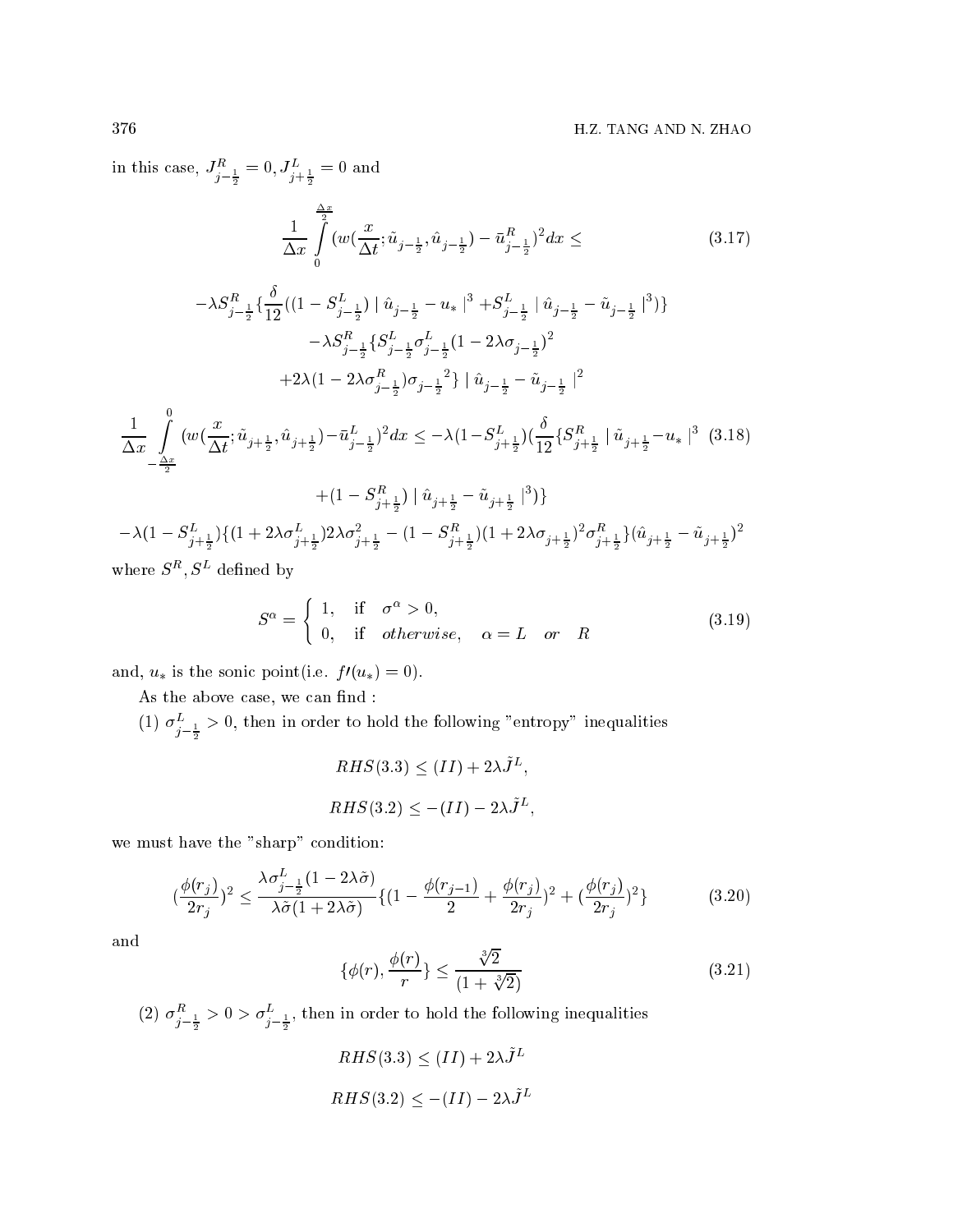we must have the 'sharp' condition:

$$
2(\lambda \sigma_{j-\frac{1}{2}})^{2}(1 - 2\lambda \tilde{\sigma})(1 - \frac{\phi(r_{j-1})}{2} - \frac{\phi(r_{j})}{2r_{j}})^{2}
$$
(3.22)  

$$
-\lambda \sigma^{*}(1 - 2\lambda \hat{\sigma}) \frac{\phi(r_{j})}{r_{j}}(1 - \frac{\phi(r_{j-1})}{2} - \frac{\phi(r_{j})}{2r_{j}}) + \frac{\lambda \hat{\sigma}(1 - 2\lambda \tilde{\sigma})}{4}(\frac{\phi(r_{j})}{r_{j}})^{2}
$$

$$
-\frac{\lambda \tilde{\sigma}(1 + 2\lambda \tilde{\sigma})}{4}(\frac{\phi(r_{j})}{r_{j}})^{2} \geq 0.
$$

and

$$
\{\phi(r), \frac{\phi(r)}{r}\} \le \frac{(1-s)\sqrt[3]{2}}{(1+(1-s)\sqrt[3]{2})}, \ 0 < s < 1 \tag{3.23}
$$

Here, we assume  $u_* = su_{j+\frac{1}{2}} + (1 - s)u_{j-\frac{1}{2}}$ .

The case (3)  $\sigma_{j+\frac{1}{2}}^{\infty}$  $< 0$ , and (4)  $\sigma_{j+\frac{1}{2}}^{\nu}$  $<$  0  $<$   $\sigma^{n}_{j+\frac{1}{2}}$  , are in similar to the above case (1) and (2), respe
tively.

The case (5)  $\sigma_{i+\frac{1}{2}}^{\mu} > 0 > \sigma_{i-\frac{1}{2}}^{\mu}$ , then – –

$$
RHS(3.2) = (I) + 2\lambda \hat{J}^R > 0,
$$

and

$$
RHS(3.3) = (II) + 2\lambda \tilde{J}^L > 0.
$$

So, we can not give negative estimate of entropy dissipation, because  $\tilde{\sigma} \geq \hat{\sigma}$ . Therefore, for rarefa
tion wave,in order to make the above fully dis
rete s
hemes to satisfy dis
rete entropy inequality, we must make  $\phi(r) = 0$ , i.e. make the above schemes to degenate 1– order accuracy. In this kind of modifiment, we can prove the convergence of the modified schemes (see  $[1, 2, 7]$ ).

## 4. Con
lusion

In the last sections, we have discussed the estimates of the rate of entropy dissipation in fully dis
rete MUSCL type Godunov s
hemes by using the theory of Coquel and LeFloch  $[1, 2]$  for nonlinear hyperbolic conservation laws. we have proven: because of small vis
oity of Godunov s
heme, the s
heme an not obtain the \good" estimate of entropy dissipation in vincity of rarefaction wave. But under some "sharp" condition and modiments for Limiter fun
tion, we an proved the onvergen
e of the  $scheme(2.15)–(2.16)$ . Unfortunately, in this case, this modified MUSCL type Godunov scheme will not preserve the second order accuracy under these conditions. It should be further researched how to discretizate properly the entropy flux such that the discrete entropy conditions can be better consistent with the nonlinear stability of the difference schemes for hyperbolic conservation laws.